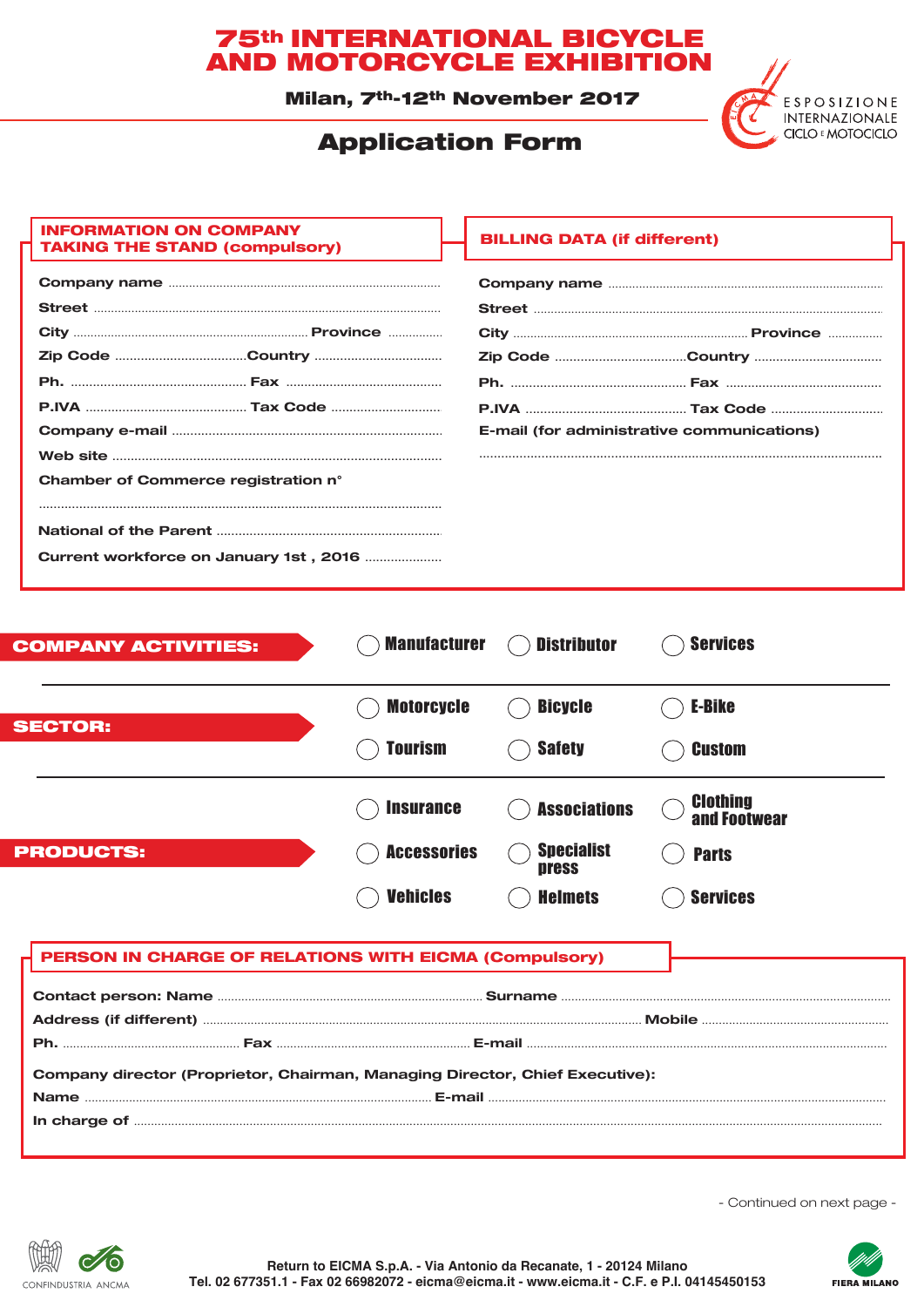## SPACE REQUEST

Solutions and participation costs

(Article 3 Regeral Rules)

*In my capacity as legal representative and having read the enclosed General Regulation, I hereby apply to take part in the 75th EICMA with:*

| "NOT FURNISHED" cost per sq.m                                                  |
|--------------------------------------------------------------------------------|
| (without any partition walls, flooring and lights)                             |
| 1 open side EURO 160,00 (+VAT*)                                                |
| 2 open sides EURO 165,00 $(+VAT^*)$                                            |
| 3 open sides EURO 170,00 (+VAT*)                                               |
| 4 open sides EURO 175,00 (+VAT*)                                               |
| "FURNISHED" Turn key cost per sq.m EURO 240,00 (+ VAT*)                        |
| Open sides (preference):                                                       |
| 1 Open Side   2 Open Sides   3 Open Sides   4 Open Sides                       |
| <b>&gt; N° MODULES</b><br><b>FURNISHED "TURN KEY" IN:</b>                      |
|                                                                                |
| CUSTOM AREA - "FURNISHED" Turn key (sq.m 10) EURO 2,000.00 (+ VAT*) per module |
| (See attached sheet)                                                           |

TOURISM AREA **- "FURNISHED" Turn key (sq.m 9) EURO 2,000.00 (+ VAT\*) per module** 

**(See attached sheet)**

INTERMEDIATE FLOORS - AISLE SPACE (see art. 3 of General Regulation and Fiera Milano Technical Rules). Any special requests (enclose specific letter), which are not binding on EICMA, will be taken into consideration space permitting and depending on organisational requirements.

### DEPOSIT AND TERMS OF PAYMENT (to be payed by 28th February 2017)

| <b>Registration fee (Art. 3 General Rules)</b>                                                                                         | $=$ EURO 250,00 |
|----------------------------------------------------------------------------------------------------------------------------------------|-----------------|
| EURO 40,00 x  sq.m requested                                                                                                           |                 |
| Total<br><b>VAT<sup>*</sup></b> (is due for non-commercial Companies and private in individuals see art.4)                             |                 |
| <b>TOTAL</b>                                                                                                                           |                 |
|                                                                                                                                        |                 |
| <b>Bank wire</b> (included copy of money transfer validated by the bank) to: Fiera Milano S.p.A. - c/o Banca Popolare di Lodi (Gruppo) |                 |

**Bank wire** (included copy of money transfer validated by the bank) to: Fiera Milano S.p.A. - c/o Banca Popolare di Lodi (Gruppo BANCO POPOLARE) - Filiale di Pero Via Sempione, 177 - 20016 Pero (MI) - IBAN: IT 03 Z 05034 01633 000000150017- SWIFT/BIC: BAPP IT21M85

– VERY IMPORTANT: please indicate as reason of payment EICMA and your company name.

**Credit card** - go to: www.fieramilano.it – "EXHIBITOR SECTION" – "FAIR SERVICES" – "ON-LINE PAYMENTS SECTION"

**NOTICE: The participation fee will be calculated and invoiced on the basis of the area actually assigned**

**For the companies that did not register in 2016**, attach documentation illustrating the products that will be displayed.

**The registration form will only be considered valid if returned together with a signed copy of the General Regulations and photocopied documentation proving that the relative deposit has been duly paid. The outstanding balance must be paid according to the terms in the General Regulation (September 15th, 2017). Products may not be sold during the exhibition. It is recommended to send the application form by 28th February 2017 for the allocation of exhibiting space. The spaces will be sold upon availability of exhibiting area.**

The Exhibitor declares by signing this form to have received the information according to the Art. 185 of 7 DGLS September 2005 N. 209 and in accordance with what arranged in the Circular ISVAP N. 303 of the 2 June 1997.

I hereby declare that I expressly accept all the articles of the General Regulation attached.

Date:  $/$  /

CONFINDUSTRIA ANCMA

Company Stamp and signature of Legal Representative



**Return to EICMA S.p.A. - Via Antonio da Recanate, 1 - 20124 Milan - italy Tel. 02 677351.1 - Fax 02 66982072 - eicma@eicma.it - www.eicma.it - C.F. e P.I. 04145450153**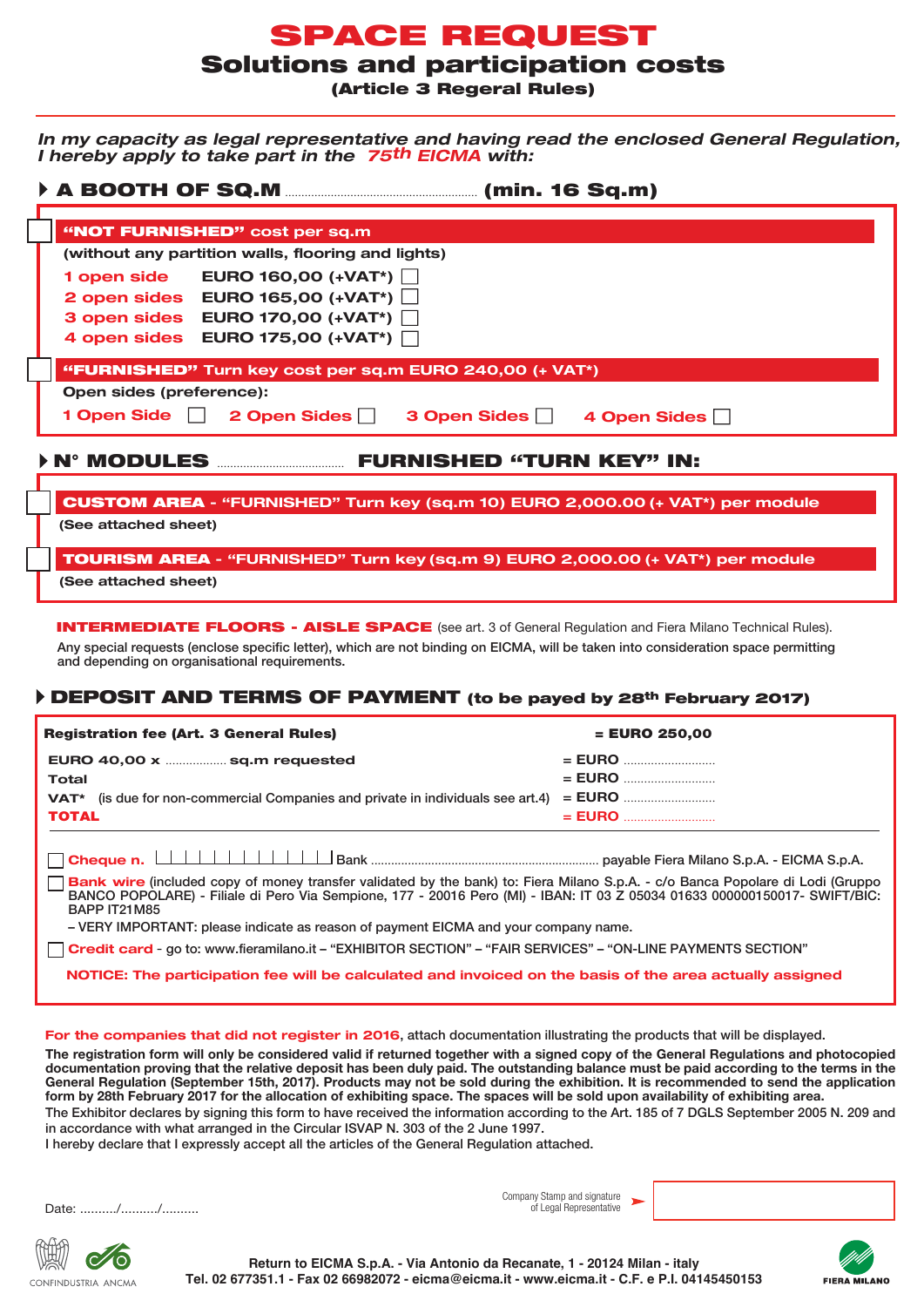Milan, 7th- 12th November 2017

GENERAL RULES Application Form



#### Article 1 VENUE, DATE AND OPENING HOURS OF THE EVENT

The 75<sup>th</sup> International Bicycle and Motorcycle Exhibition, promoted by CONFINDUSTRIA ANCMA, the National Association for the Bicycle, Motorcycle and Accessory Industry, and organised by EICMA S.p.A. (hereinafter also referred to as the Organiser), with the technical and administrative assistance of Fiera Milano S.p.A., will be held in Rho-Pero, at the exhibition centre of Fiera Milano, from 7<sup>th</sup> to 12<sup>th</sup> November 2017.

**Tuesday 7th: Admittance strictly reserved to members of the press from 8:30 am to 12:00 h while, for Italian and foreign trade operators, entrance hours are from 12:00 h; closing time 6:30 pm.** Wednesday 8<sup>th</sup>: entrance reserved from 9:00 am to members of the press as well as Italian and foreign

**trade operators until 6:30 pm.** From Thursday 9<sup>th</sup> to 12<sup>th</sup> open to the public: from 9:30 am to 6:30 pm for visitors and on Friday 10<sup>th</sup> November the show continues into the evening until 10:00 pm.

Exhibitors Opening Hours: On Tuesday 7<sup>th</sup> from 7:30 am to 7:00 pm, Wednesday 8<sup>th</sup> from 8:00 am to 7:00 pm; in the following days from 8:30 am to 7:00 pm and on Friday 10<sup>th</sup> November the show continues into the evening until 10:30 pm.

**Throughout the duration and the opening period of the event, exhibitors must ensure surveillance of the stand assigned to them.** 

**It is prohibited to dismantle the stand before the conclusion of the event.**

#### Article 2 COMMODITY SECTORS ADMITTED

- Only the commodity sectors listed below will be admitted:
- *motorcycles, lightweight motorcycles, scooters, sidecars and snowmobiles;*
- *mopeds; • three-wheelers, three-wheel vans, special vehicles;*
- *bicycle;*
- *epac;*
- *electric vehicles;*
- *touring;*
- *engines and derived engines for special applications;*
- *trailers;*
- *tyres;*
- *helmets;*
- *clothing;*
- *touring equipment and accessories; • lubricants, oils and paint;*
- *electrical parts, parts and accessories;*
- *raw materials and semifinished products for the sector, enamel, paint, transfers;*
- 
- *special tools and machinery for manufacture and repair; publishing sector, trade press and associations.*

The Organizers reserve the right to grant admittance, at their own discretion and by way of an exception, to Firms operating in different trades and merchandise categories, whenever they see fit, without thereby establishing a right for other Firms operating in such trades to participate in the Exhibition.

#### Article 3 RATES - SUNDRY SERVICES - VALUE STATEMENTS - INSURANCE - OFFICIAL EXHIBITORS CATALOGUE

**Rates and sundry services (minimum stand area: 16 sq.m)** 

Rental fees for a naked stand, i.e., space only, **without any type of installation, partition walls, carpeting or lighting fixtures, are as follows:**

**- Euro 160,00 per sq.m for space only, with 1 open side**

**- Euro 165,00 per sq.m for space only, with 2 open sides - Euro 170,00 per sq.m for space only, with 3 open sides**

**- Euro 175,00 per sq.m for space only, with 4 open sides**

In lieu of space only, an equipped area can be supplied on request according to the "Turn-key" stand: **Euro 240,00 per sq.m**

Custom Area "FURNISHED" Turn key per module (sq.m 10) EURO 2,000.00 (+ VAT\*)<br>Tourism Area "FURNISHED" Turn key per module (sq.m 9) EURO 2,000.00 (+ VAT\*)<br>Mezzanine floors: Euro 80,00 per sq.m; mezzanine construction shall secretarial office (see art. 7).

**Aisle space** (see art. 7): the cost per sq.m is equal to 30% of the tariff one open side.

Registration fee: Euro 250,00 mandatory fee which includes the following services:<br>Expopage service: it will make available the retargeting, an innovative system of online planning which<br>allows reaching EICMA users (visito

**Official Guide and Catalogue:** publication of company data on the official guide, catalogue and supply of a copy for the aforementioned products.

**Wi-fi:** with free access to Fiera Milano network with speed of 600 kps. Eventual professional telecommunica-

tion services can be purchased through E-service platform<br>The price, expressed by sq.m or as a flat rate, includes the exhibition space rental fee and the charges<br>associated with the supplementary public events predisposed

**Municipal advertising tax:** Subject to the participation rules, the exhibitor shall pay the municipal tax on any item deemed taxable pursuant to decree D.P.R. no. 639 of 26.10.1972. Based on agreements entered into<br>with the City in the interest of the exhibitors, this tax is determined as a flat rate based on the area occupied by the event. In order to relieve the exhibitors from having to engage in painstaking procedures, the amount due for this tax is included in the participation fee.

Fiera Milano S.p.A. will subsequently pay the amount to the City; **Electricity:** consumption up to 20 kW;

**Stand clean-up; Fire extinguisher rental;**

**SIAE (Italian Agency for the collection of copyright duties):** the amount due for copyright duties on audiovisual installations at the stands that come under the copyright rules. The amount charged does not include live performances (with Artists and/or musical instruments) for which the exhibitor must pay the amount due directly to the SIAE offices located in the city area. It includes the amounts due, pursuant to articles 72 and 73bis of Law 633/1941, to recording right holder

artists, singers, musicians and producers and, on their behalf, due to SCF – Consorzio Fonografici.

It does not include the amounts due to artists, singers, musicians and producers pursuant toarticle 73 of said law for the use of sound recordings and musical videos during fashion parades, DJ sets, with and without dancing; accordingly, the organisers of such events are invited to contact SCF – Consorzio Fonografici, Via Leone XIII, 14 - Milan, Italy – to comply with the requirements set forth in

the applicable regulations.

**Making unauthorised use of intellectual property, or the absence of the SIAE stamp on the aforementio-ned supports, is subject to penal sanctions pursuant to articles 171 and ff. of Law 633/41.**

**The rental fee does not include any free car parking or entrance tickets, apart from the exhibitor badges indicated in art. 11 of these General Conditions.**

**DECLARATION OF VALUE – INSURANCE – LIMITATION OF LIABILITY Declaration of value**

Exhibitors are required to declare, using the special form inside Fiera Milano E-Service on line webplatform,the total "estimated value" of goods, machinery, fixtures and fittings and equipment they plan to bring to and/or used at the Fiera Milano ground, even on behalf of Represented Brands understanding that, in lack of such declaration, the value shall be considered to be the minimum amount stated below and save in any case the right to verify the aforesaid declaration by Fiera Milano.In case of accident, should the<br>final value declared by the Exhibitor fail to correspond to effective value of the insured property, the value said merchandise value shall be that declared by the Exhibitor.

Pursuant to art. 1907 of the Italian Civil Code, compensation could be determined by the Insurer on the basis

### of the proportional criterion. **Insurance – "All risks" policy – Property of the exhibitors (excluding terrorism and sabotage risks)**

– The Organizer and Fiera Milano require that all goods, machinery, fixtures and fittings and equipment brought to and/or used at the Exhibition Centre by Exhibitors are covered by "All Risks" insurance, including a clause waiving the insurer's right of recourse against Third Parties, including Fondazione Fiera Milano, Fiera Milano SpA, their subsidiaries and/or affiliates, the Organization and all Third

Parties in any way involved in the organization of the Exhibition. **This insurance is made available by Fiera Milano for a capital of Euro 25.000,00 at a cost of Euro 95,00** 

that will be charged by Fiera Milano on the invoice balance of the participation fee.<br>Exhibitors may increase the automatic coverage, by filling in, signing and returning the appropriate form<br>"INS" inside Fiera Milano E-Se

those amounts for the reports submitted after the closing of the exhibition. Should Exhibitors have their own "All Risks" insurance for goods, machinery, fixtures and fittings and equipment brought to and/or used at the FieraMilano ground, valid for fairs and exhibitions, with a clause waiving the insurer's right of recourse against<br>Fondazione Fiera Milano, Fiera Milano SpA, their subsidiaries and/or affiliates, the Organization and all T Parties in any way involved in the organization of the Exhibition, Exhibitors are anyway required to fill in and return the signed "INS" form, inside Fiera Milano E-Service on line webplatform, enclosing declarations signed by their legal representative and the insurance company stating that the above property is covered by an "all risks" guarantee to an amount no less than that prescribed by the General Regulations (facsimile included in the "INS" form). In this case, it will be reversed the sumpreviously invoiced.

**Third Party Liability Policy** This coverage is automatically provided, free of charge, for all exhibitors by Fiera Milano. This will become an extension of its general policy that has a limit of no less than Euro 100.000.000,00 (one hundred million). **Limitation of Liability**

The Exhibitor, by signing the Application Form, agree to release Fiera Milano and the Organizer from any liability for consequential losses, reputational damage, loss of revenues, etc… Also for any direct loss, as per the coverage provided as above, each Exhibitor agrees to release Fiera Milano and the Organizer from any liability.

### **Official catalogue**

The catalogue should be filled in on-line, in the private section dedicated, solely by the exhibitors. The data reported in the official catalogue of the exhibition are drawn from the private section completed only by the exhibitors. The organizers decline any responsibility for mistakes or omissions. Last date for filling the page is 30<sup>th</sup> September 2017, then only the data you provide will be published on the catalogue and guide.

#### Article 4 APPLICATION - TERMS OF SUBMISSION

The application form together with the copy of General Regulation duly signed, must be received by EICMA<br>S.p.A. - Via Antonio da Recanate, 1 - 20124 Milan, Italy - duly compiled and signed by the legal representa-<br>tive of

additional, space, with no guarantee of the same visibility as is ensured for the original areas. By signing the application, the exhibitor accepts unconditionally the provisions of these General Rules and those of the Technical Regulations concerning the installations, fire revention, safety and insurance requirements, as well as any other additional provision issued by the Organisers and by Fiera Milano in the interest of the event. The submission of the application shall be accompanied by the payment of a deposit of Euro 40,00 per sq.m

of stand space requested plus the Registration fee of Euro 250,00.

To this end the applicant shall: a) attach a non transferable bank cheque made out to FIERA MILANO S.p.A.

or:

b) submit a copy of a bank transfer validated by the bank, in favour of Fiera Milano S.p.A.<br>- c/o Banca Popolare di Lodi (Gruppo BANCO POPOLARE) - Filiale di Pero<br>Via Sempione, 177 - 20016 Pero (MI)

IBAN IT 03 Z 05034 01633 000000150017 - SWIFT/BIC BAPP IT21M85

or:<br>c) authorise the payment of the relative amount using an Euro/Mastercard - Visa - Diners Club -<br>CartaSi - American Express credit card on website www.fieramilano.it.<br>**Applications submitted without the required deposit regarded as not submitted.**

In order to be exempted from the payment of the VAT, foreign exhibitors must indicate on the application form their VAT number or fiscal ID.

NEW V.A.T. REGULATIONS As from January 1st, 2011, in accordance with the Legislative Decree no. 8/2010 in application of the EU directive no. 8/2008, foreign Exhibitors liable for taxation are not required any longer to pay the V.A.T. on stand fee and services connected with the Show, with the exclusion of non-commercial Companies/authorities and private individuals. In order to identify the type of Exhibitor (Company liable for taxation/non-commercial Company or private

individual), before the issuing of the invoice it is essential to receive the information on the V.A.T. number/ID

code or other documents proving the status of company and not of private individual.<br>It is therefore absolutely necessary that Applications for participation are sent with the above information,<br>otherwise invoices will hav to be paid with the application shall consist of the entire participation fee. Companies that did not register in 2016 must attach the documentation illustrating the products they plan to display. By signing the application, the exhibitor undertakes to participate in the event within the space assigned pursuant to art. 10. The exhibitor declares it accepts that the company and/or personal data supplied to EICMA be collected in a database managed by EICMA and/or by appointees of the latter, and be processed for purposes to do with the trade fair.

#### ADMISSION - TERMS OF PAYMENT - EXIT PASSES Article 5

**The submission of the application form and the payment of the cautionary deposit does not entitle an applicant to participate in the Event.** The compart that compare the compart of the event must pay the balance due by and not later than **15<sup>th</sup> September 2017**; after that, the payment shall be made by direct remittance on sight of invoice, using, at the

**EICMA Spa**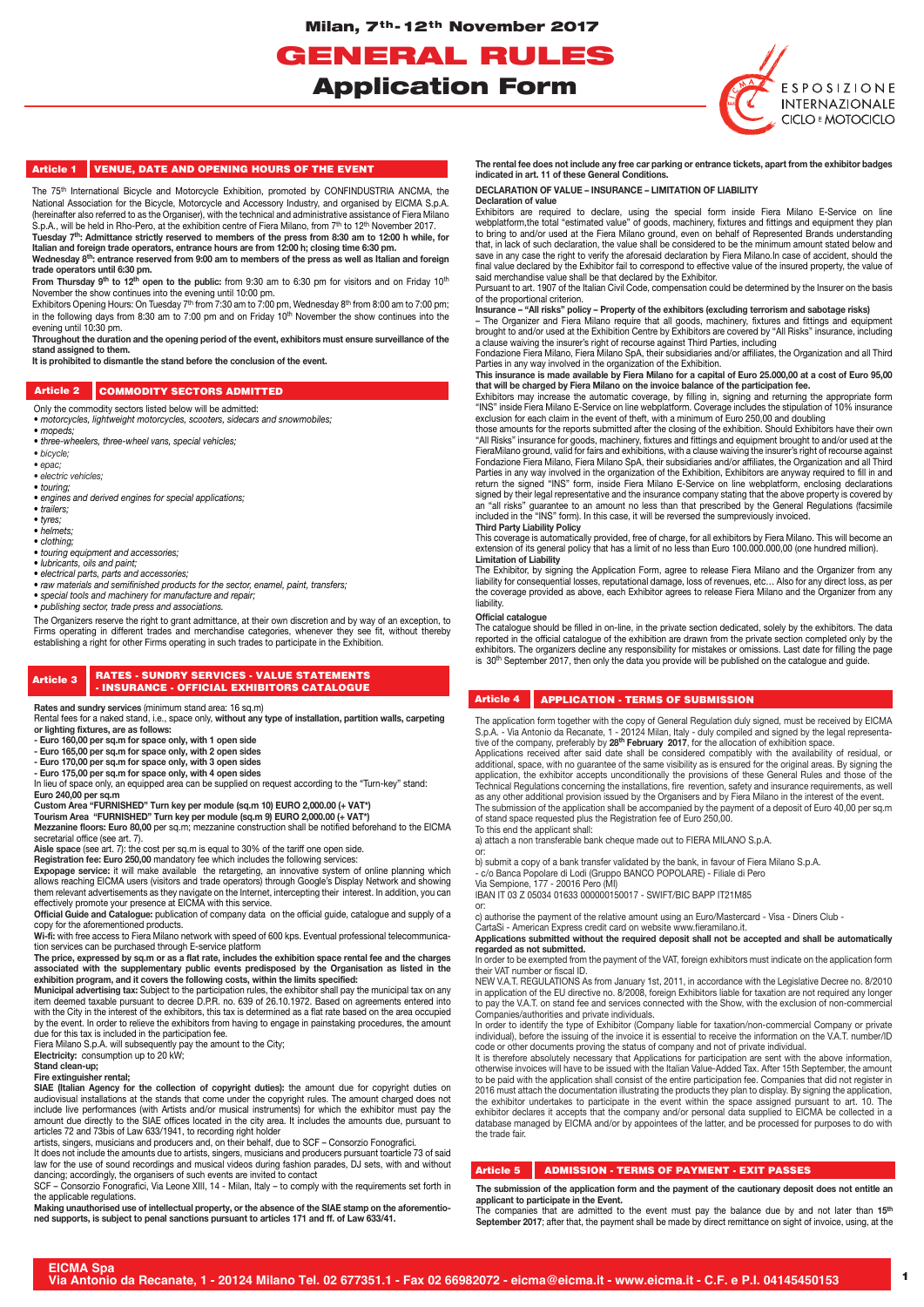## GENERAL RULES

exhibitor's discretion, one of the payment modalities specified for the deposit**. Failure to settle the rental fee in full will result in a suspension of the electricity supply during the setting up of the stand, without prejudice to EICMA's right to seek further indemnification for the damage actually suffered because of** 

the company's failure to fulfil its obligation and to pay the balance due.<br>During the days immediately preceding the conclusion of the event, the administration of FIERA MILANO<br>S.p.A. shall summarise all the invoices issue claim will be accepted. The statement of account can be found on the Easy Service platform, and the<br>remittance of the amount to be paid by the Exhibitor can be carried out directly from the head office by<br>wire transfer or **producing the statement of account at the bank counters operating on the Exhibition premises. The removal of exhibits as well as fitting-up materials and other items belonging to Exhibitors is conditioned by the production of Exhibitors' cards at the gates of the Fair Grounds; said cards will authorize the exit provided that Exhibitors have fulfilled all their contractual obligations towards Fiera Milano and/or the Organizer.**

#### Article 6 CANCELLATION AND FINES

A company that notifies its decision not to participate in the event by registered mail shall not be subject to the obligation of paying a refund for damage as provided for in the case of exclusion from the event pursuant

to the article 5, but shall only be required to pay the following amounts:<br>- cancellation notified by 30th May 2017, EICMA shall withhold by way of compensation for early withdrawal

the entire amount of the deposit paid;<br>- cancellation notified after 30th May 2017 and by 31st August 2017, EICMA shall withhold by way of compensation for early withdrawal the entire amount of the deposit paid plus 30% of the balance due pursuant to art. 5;

- cancellation notified after 31st August 2017, EICMA shall withhold by way of compensation for early withdrawal the entire amount of the deposit paid plus the entire balance due pursuant to art. 5.

**If a company notifies a partial reduction of the space allotted, the aforementioned rules shall apply in proportion to the size of the space cancelled.**

Any violation of the General Regulations and of the Technical Regulations of Fiera Milano will incur penalties. In particular:

**1) The sale of goods for immediate consignment (excluding merchandising materials and trade publications see art. 7) will be subject to the payment of a penalty equivalent to Euro 500,00 for every 9 sq m allocated.**

**2) Any exhibitor who abandons the booth before the official closing time, or dismantles the booth and removes the displayed goods before the authorized time, will be fined Euro 1,000 for each booth allocated.**

**3) The violation of any other condition whatsoever, as indicated in this article, will incur the payment of** 

**a penalty equivalent to fined Euro 1,000 for each single violation. 4) Failure to present the installation project will result in the application of a penalty charge of fined Euro 1,000 .**

**Additional sanctions are specified in art. 9 of the Technical Regulations of Fiera Milano.**

In the event of the aforementioned penalties not being paid, the Organizers reserve the right not to accept<br>applications for participation in future editions, as laid down in art. 4 of the Regulations.

**These penalties shall be applied to all the companies concerned.**

Additional sanctions are specified in art. 9 of the Technical Regulations of Fiera Milano. If the event cannot be held for any reason whatsoever, EICMA shall refund the amounts paid to the exhibitor companies, the latter renouncing now and for henceforth the right to seek further compensation and to undertake any action for indemnification of direct and indirect, contractual and/or non contractual, damages.

#### Article 7 EXHIBITION SPACE INSTALLATION - INSTALLATION PROJECTS - MEZZANINES

For the duration and the entire opening period of the event, the exhibitors shall guarantee that the stand assigned to them is attended and maintained. **Exhibitors shall maintain their stands within the area assigned to them, which is marked out by adhesive tape or coloured strips along the floor. No partition**  and/or boundary walls will be installed in exhibition areas without installations. These areas must be<br>appropriately furnished and fitted out with partition walls, carpeting, lighting systems. All installations,<br>including

Accordingly, the organiser reserves the right to demand that an installation be adapted to said standards, if deemed non conforming. The installations and the relative systems shall be made according to workmanlike criteria, in compliance with the applicable accident and fire prevention standards, and the organiser reserves the right to enforce changes to the installations and systems that do not meet the aforementioned provisions and requirements; the organiser supplies pre-installed solutions on a turn-key basis for a price.

**Partial installation or ones using gazebos, inflatable elements and/or tents are not permitted.**

#### **INSTALLATION PROJECTS**

**All exhibitors, other than those requesting a pre-installed "turn-key" solutions, must submit their** 

**installation project for prior approval, complete with detailed dimensional indications. Failure to submit the installation process entails the impossibility of getting installation works underway**  in non-equipped stand areas will lead to a penalty as indicated in art. 6. The installation project, complete<br>with a layout showing the orientation, sectional views with dimensional indications, renderings and clear-cut indications on the areas to bear graphic elements, shall be uploaded to the ad hoc section of the e-service<br>site of Fiera Milano (i.e., the required documents – installation section), **by and no later than after 30 days of** exhibition space allocation. For spaces assigned after 30<sup>th</sup> July, the project must be received by Fiera<br>Milano by and no later than 20<sup>th</sup> September 2017. Through its "customer service - exhibitor assistance office", Fiera Milano shall verify the installation project, subject to compliance with the applicable event regulations and technical requirements, and shall reply as to whether the project is approved as it is or has to be adapted to the regulations in some respects. **The projects that do not receive a written reply from the technical service of EICMA/Fiera Milano are not to be construed as automatically verified by tacit consent.**

#### **INSTALLATION PROVISIONS**

In defining the installation of an exhibition space it is essential to conform to the provisions laid out the General Regulations and the Technical Regulations of Fiera Milano containing additional provisions of a general technical nature. In particular, the following provisions must be adhered to:

• **Wall height: admissible wall height may vary from a minimum of 2.5 m to a maximum of 4 m above the**  ground; all the structural elements of the stand and all the graphic elements (trademarks, logos, etc.) shall be<br>contained within said height. A greater height is permitted solely for areas whose sides look onto the outer walls of the halls. The walls adjacent to the exhibition spaces of other companies shall have a neutral white "workmanlike" finishing.

● Architectural elements: it is possible to authorise installation structures (such as rods, trusses, banners,<br>signs, totems, etc.) up to 6.5 high, subject to the prior submission of the project as described above and<br>pro

These structures shall be arranged so as not to deprive of light or visibility and not to cause harm or disturbances of any sort to adjacent exhibitor installations.

• **Overhead structures:** subject to prior feasibility verification by the Fiera Milano office in charge, it is permitted to install overhead American type trusses up to a height of 6.5 above the ground (fromthe top edge). It is permitted to hang logos and graphic elements up to 1 m high from said structures.

On the sides adjacent to other exhibitor stands, such structures shall bear no graphic elements.

• **Closure of the sides: All booths must ensure full mutual visibility. Accordingly, it is prohibited to close**  the sides of the booth areas with continuous walls. Uninterrupted perimeter walls impeding visibility are<br>not permitted, whether positioned on the perimeter or inside the booth area. A continuous wall shall be **taken to mean any element that obstructs the view (panel, canvas, grate, micro perforated element. Non perfectly transparent opaline glass, glass with decals, etc.) in that, on account of its architectural,** 

**graphic or structural characteristics, it gives rise to a blind wall effect on the aisles.** Subject to prior approval of the project, closures of no more than 40% per individual side may be permitted, provided that such closing elements are appropriately distributed and leave sufficient openings to ensure the<br>visibility of nearby stands within the pavilions. A closure of over 40% may be permitted only for spaces<br>whose s

• **Access ramps and footboards for the disabled:** Each stand that is equipped with a footboard shall be provided with at least one access ramp. Steps or ramps shall not obstruct the passage of the public along the aisles; the corners of the footboard shall be rounded or shielded and the perimeter shall be closed, with possibility of inspection on each side. The corners of the footboards located at crossings in the aisles shall be protected so as to prevent tripping by visitors (see art 1.2.3 Construction provisions of the Technical Regulations of Fiera Milano).

Foreign Exhibitors must perforce have their systems installed by Authorized Installers pursuant to D.M.<br>n. 37 of 22.1.2008. In case of no possibility, it is compulsory order a Conformity declaration valid for<br>electrical pl **Committee) regulations. (Art. 09025).**

#### **MEZZANINES**

Mezzanines may be constructed in the pavilions according to the construction provisions and the terms specified in the ad hoc dossier "regulations on the construction of mezzanines in exhibition areas in the Fiera Milano (Rho) districts" drawn up by Fiera Milano. With EICMA's prior authorisation upon submissionof a detailed project, these multi-floor structures shall be located in the centre of the stand or on one side provided that the latter faces the perimeter walls of the pavilion. **The maximum admissible height is 5 m**<br>**from the floor;** in this case the amounts charged for such areas shall be according to the fees stated in art. 3 of the General Regulations.

Structures in the aisles between stands set up by the same exhibitor<br>All exhibition structures - whether rested on the floor and/or suspended from the ceiling – that extend across<br>the exhibition aisles must be approved by Technical Regulations of Fiera Milano. Wall-to-wall carpeting, less than 1 cm thick, may be installed (and no other type of flooring) in aisle portions

delimited by stands set up by the same exhibitor, provided that the following requirements are met:

• the carpeting must not be personalised with any writing whatsoever;

• at all times during the opening period of the Show, including festivities, the exhibitor shall guarantee the presence of personnel for the necessary maintenance works (tensioning, securing, etc.);

• Fiera Milano has the right to take action on the carpeting as necessary for any intervention it may deem fit, including the removal thereof, at the expenses of the exhibitor, and the latter shall always keep Fiera Milano harmless and relieved of any liability for possible damage or deterioration, whether total or partial, of the carpeting itself;

• the installation of the carpeting shall not cause delays or hinder the proper execution of the services to be supplied by Fiera Milano, including the cleaning service, both during the setting up and the dismantling stages of the trade fair;

• the installation of the carpeting shall take place during the hours immediately preceding the expiration of the time allowed from the setting up operations;

• the carpeting shall be removed immediately upon the conclusion of the event or, in any case, within the first few hours granted for the removal of the installations:

● it is in any event necessary to obtain EICMA's prior approval and EICMA reserves the right to evaluate<br>the issue on a case by case basis and to deny the authorisation to install the carpeting if it is believed<br>that its

• **Subject to the prior submission of the project it may be permitted to place connecting platforms**  and/or overhead connections between two or more stands by the same exhibitor and the space taken up<br>by such elements shall be paid for according to the fees specified in art. 3 of the General Regulations.<br>The purpose of th

therefore these regulations do not apply to the walls adjacent to the perimeter walls of the pavilions or whose location cannot give rise to a partial or total concealment of the nearby stands.

In the event of failure to comply with these regulations, EICMA shall impute to the exhibitor concerned any material and image damage claims advanced by other exhibitors.

#### Article 8 | OBLIGATIONS AND PROHIBITIONS

#### **OBLIGATIONS**

• **Installation project**

During the period in which the booth is in place, authorized staff will inspect the installations and their conformity. Should the structure not conform with the project presented, or with what is stipulated in article 7 of this document (installation guidelines), Eicma will proceed to issue a penalty charge, should the exhibitor fail to respect the maximum permitted height or the permitted percentage of closure on the open sides of the booth. The penalty will be payable as a lump-sum and calculated on the grounds of square metres occupied. • **Brands and manufacturers represented**

Exhibitors representing several brands may display their products on a single stand. Each exhibitor can display only products of its own making and products made by companies of which it is the representative or the exclusive dealers in the respective territory of belonging.

If several exhibitors claim that they represent the same company, EICMA reserves the right to request the submission of a letter of appointment attesting the company's distribution rights over the national territory or par entry of company data in the official guide. All exhibitors are obliged to inform the Organizers secretariat<br>office with regards to the presence of any firm(s) enjoying visibility on their stands, but which do not<br>belong t following the event that are used to set up and to dismantle the stand.

#### **PROHIBITIONS**

• **Shows: all forms of entertainment are prohibited during the first two days of the event, and it is also prohibited to play music that may prevent or hinder work in the adjacent stands.**<br>During the following days, the exhibitors that want to organise a show or some other forms of entertainment

for the public, other than the simply display of products, at their stands **shall inform EICMA by and no later**<br>t**han 15<sup>th</sup> October 2017, by submitting a detailed project of the event envisioned. EICMA reserves the right<br>** according to modalities other than those originally communicated to EICMA, that are deemed a cause of disturbance for the other exhibitors or a breach of ethical standards or peace laws (see the Technical Regulations issued by Fiera Milano S.p.A.).